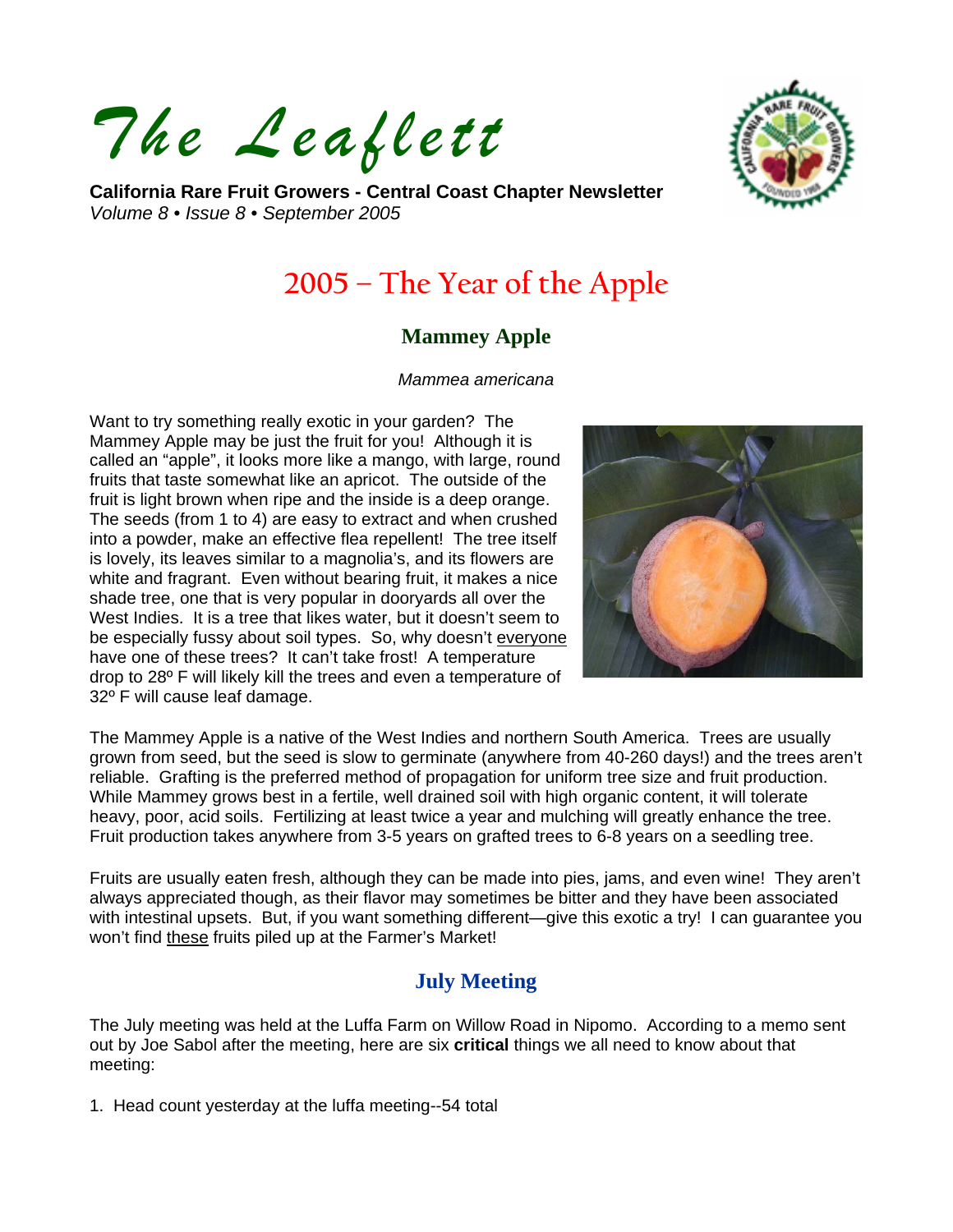- 2. Only one pick-up truck got stuck in the soft sand.
- 3. We voted on two motions (a new record) and both passed.
- 4. Only one vehicle crashed into a fence.
- 5. Seven people paid their CRFG Dues at \$30 each and received a Cherimoya Tree.
- 6. Close to 38 people took home infertile luffa seeds to plant.

Well, I think he was kidding about the "critical" part, but those who attended the meeting all seemed to find the subject of the visit interesting.



Luffas, or vegetable sponges, are members of the gourd family and their fibrous interiors make excellent cleaners for both skin and household. Owner of the farm, Deanne Coon-Saucerman, became intrigued by raising luffas when a friend of hers in college grew one as a class project. Deanne maintains that they might resemble a zucchini, but unlike that prolific squash, the luffa is not very easy to grow. Seed germination is sporadic and, according to her, they need a tremendous amount of water. She grows hers on heavy-duty trellises and plants the seeds in black buckets so the gophers, who relish this plant, will have a little more difficulty beating her to the harvest.

Once they are growing, Luffa vines love to spread, with many of them over ten feet long. When the skin turns brown, the ripe

luffas are picked and then peeled. The inner fruit is then

hit against the picker's hand to release the seeds (which are replanted). This results in a wonderful "sponge" that can be anywhere from 2" long to 36" long. Unlike the imported product, Deanne's luffas are soft and natural and they are not sprayed or vacuum-packed, both processes that tend to harden them.

About 2500 to 3000 luffas are harvested on Dianne's farm annually. As well as luffas, she grows herbs, such as lavender and makes a line of pure glycerin soap. Some of her soap has bits of luffa incorporated into it which gives it the good benefits of pumice, without the harshness.

If you missed this meeting, don't despair! Dianne loves to give tours of her farm just about any time. Call her at 343-0883 to set up your own tour. (Thanks, Paul Moyer, for the great photos.)

#### **August Meeting**



The August meeting started out with a—CRACK! While waiting for everyone to arrive at our meeting location at the center of Jack and Mary Kay Swords' garden in Nipomo, many of us were trying out Jack's macadamia nut cracker. It was a new experience for most of us to eat fresh macadamia nuts that we'd cracked ourselves and one that bore repeating! I felt sorry for those guys out front selling bird netting, since they didn't get in on the action.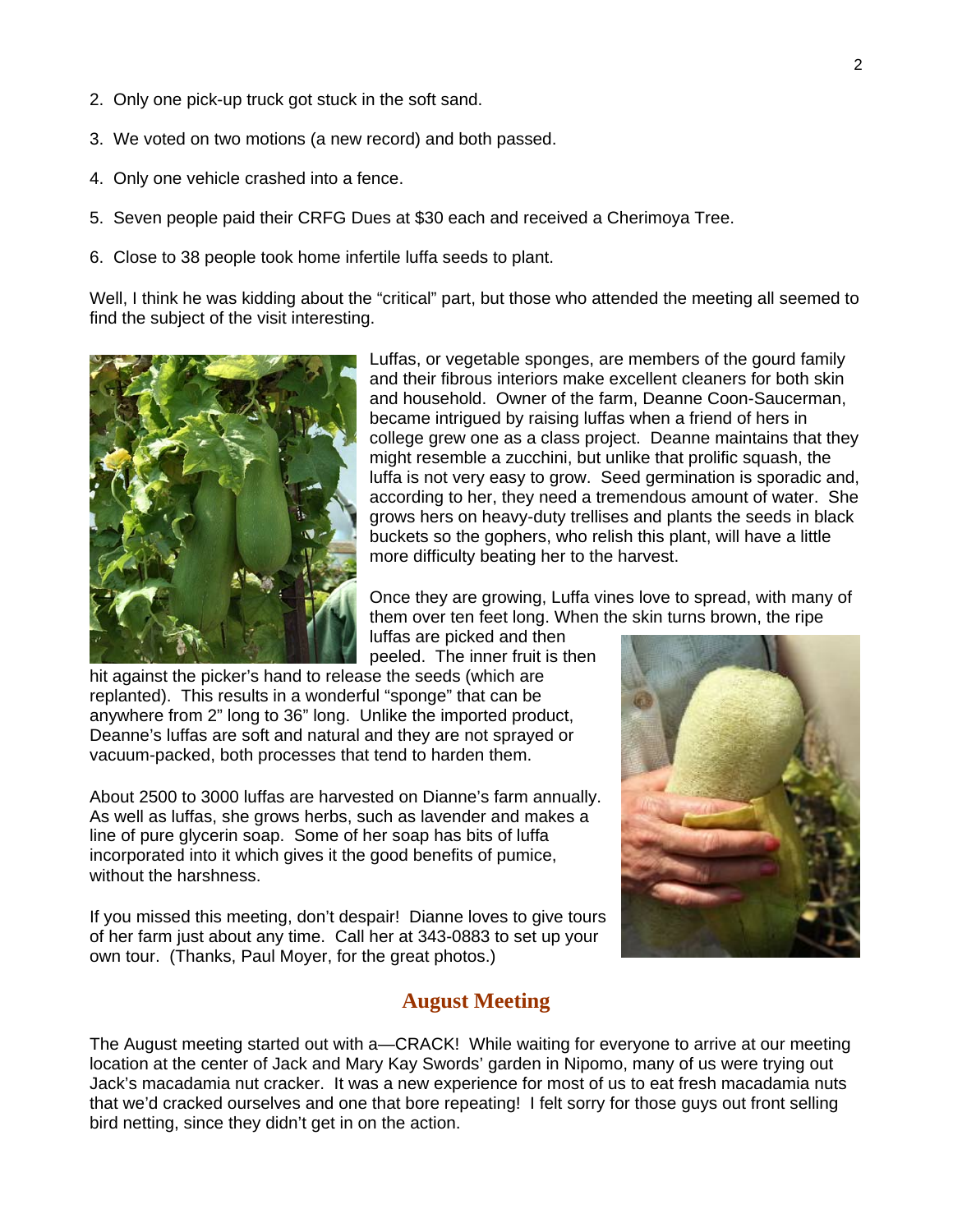Bob Tullock, our co-chair, called the meeting to order and made the big announcement—our chapter will be hosting the 2006 Festival of Fruit at Cal Poly. In keeping with a major crop in our area, 2006 will be the **Year of the Grape**. Joe Sabol talked about the work that would need to be done. A planning meeting had been set for Tuesday, August 17 at his house and everyone was encouraged to attend. This is one time when MANY hands really will make light work.



After Joe introduced Jack Swords and presented him with his CRFG hat, Jack began his interesting and informative talk by saying, "Thirtyone years ago, when Mary Kay and I moved to this property in Nipomo, all anyone thought Nipomo was good for was dumping old cars and dead bodies. There was nothing here when we arrived except the house, eucalyptus trees and sand."

As we looked at the paradise surrounding us now, most of us probably found his statement difficult to believe. We sat beneath mature macadamia nut trees and the ground below us was covered with their nuts. Trees, vines, and bushes of every shape and hue, many of them covered in fruit, surrounded us. There were no planting rows in his orchard, just an abounding profusion of plants.

Jack said he actually did start out planting in rows, but over the years, as one tree died and was replaced with another, the rows

disappeared. Although he insists he only has about an acre and a half, one really can wander in and out of Jack's garden/orchard for at least an hour, as I did after his presentation. He prides himself in not buying any of his amazing assortments of plants, but rather in getting them by "collection." He has defied the odds, especially with his macadamia crop, because Nipomo is rather cool for many of the things he grows. Lows in the winter at his place can get down to  $24-26$  ° F and one year got down to 19  $\degree$  F! That year he lost several plants, but he says once the macadamias are established for a couple of years, some frost won't hurt them.

A retired science teacher who is color blind to GREEN, Jack has been fascinated with exotic plants for years. He and his wife, Mary Ann, and Art and Doris Henzgen were the founders of our chapter of the CRFG over 10 years ago.

The entire orchard is on drip irrigation which keeps things alive while Jack and Mary Kay spend 6 months of the year at their "other" home—a boat docked in Todos Santos, Mexico! Mary Kay says the orchard is Jack's, but her handiwork in the yard nearest the house included some pretty exotic species, too, such as Hawaiian white ginger. Jack has too many plants to mention all of them here, but a few must be mentioned, such as the 52 bearing macadamia trees (several varieties), a white Sapote whose grafted branch is almost bigger than the parent tree, many kinds of unusual citrus trees, banana, carambola, coffee, longan, passion fruit, kiwi fruit, and sweet-smelling allspice. Along with all these "rare" fruits, he even has some regular fruit trees, such as apples and apricots. Oh, yes, **he** has a Mammey Apple!

(Jack called Joe Sabol the day after the meeting and he was very pleased to find that after 100 people had marched all over his back yard, that there was no garbage, trash, broken drip lines, or any serious evidence of our meeting!)

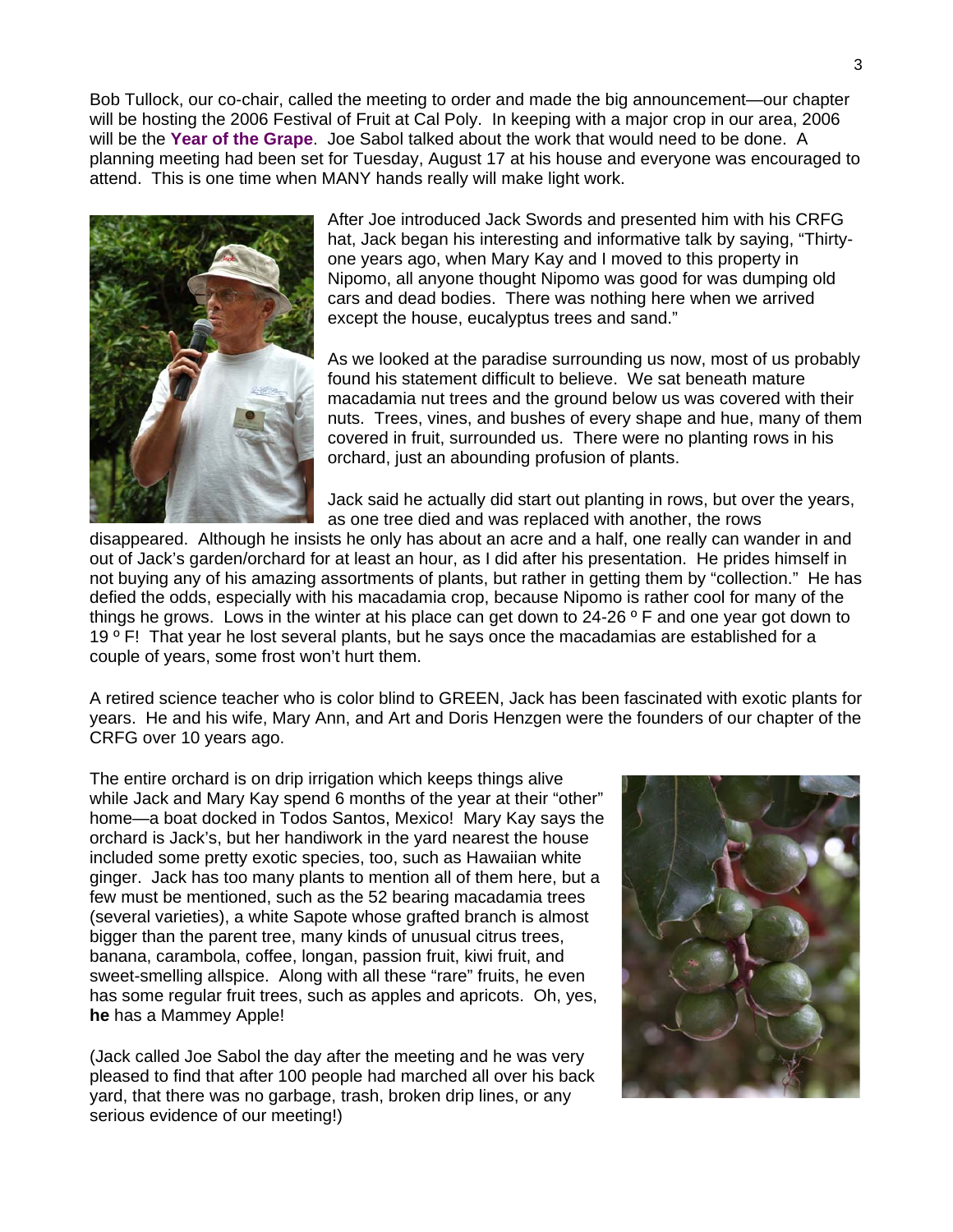Thanks to Paul Moyer for the photos of Jack and his "bearing" macadamias.

#### **Congratulations Dick Pottratz!**

Our treasurer, Dick Pottratz, announced in his quiet way that his 2004 Syrah won a **silver medal** at the recent Mid State Fair in Paso Robles. This is really an accomplishment to crow about, Dick!

### **Are You Ready to Help?**

Our chapter is hosting the CRFG Festival of Fruit in 2006 and we'll need LOTS of help to put on a fine event. As announced at the August general meeting, there was a planning meeting held on Tuesday, August 17 at the home of Joe and Jill Sabol. The results from that meeting are:

First choice for dates: September 8-10, 2006 First choice for location: Cal Poly First choice for Fruit of The Year: Grapes First choice for a Theme: Happy Healthy Grapes.... Key points for us: Good Health and pure fun! This will be a memorable Festival!

The next planning meeting will be held **Tuesday, September 20, from 5-8 PM** and will be located at the Pismo Beach Prime Outlets, 333 Five Cities Drive, Suite 100. The meeting room is in the SE corner of the Outlet. You can park in the back of the Outlet by turning right at the second driveway east of the McDonald's exit. Turn left after entering the driveway and go around the building to the back where there is plenty of parking.

#### **THE APPLE STORY**

By Pet Daniels

These fully dehydrated apple slices are more than just plain apples. First, these apples are Dorsett Golden, grown by Paul and Marie Moyer on a large tree on their 4 acre plus property in Squire Canyon.



Before Marv Daniels came along last year and picked up a few windfall apples from this Dorsett Golden tree, the fruit was being distributed to this horse and that llama in the neighborhood, not being good enough for human consumption, but the animals were pleased to have them for snacks!

"Why do the animals get them?" asked Marv. Paul and Marie said, "We have other apples that taste much better". Marv's experiment dehydrating this Dorsett Golden was a huge success! When dried this apple has just the right amount of tartness and flavor to give it an interesting taste.

Marv is also particular as to the process of dehydration. Each apple is wiped clean and sliced with the peeling intact while being cored and sliced on his 'Pampered Chef' Apple peeler/corer/slicer. He places each half slice onto the dehydrator tray for about 12 hours and when

the slices are dry to his satisfaction they are cooled and stored in glass or heavy plastic containers. The result is crunchy and delicious! Marv hopes that you will enjoy a few bites, our family really does!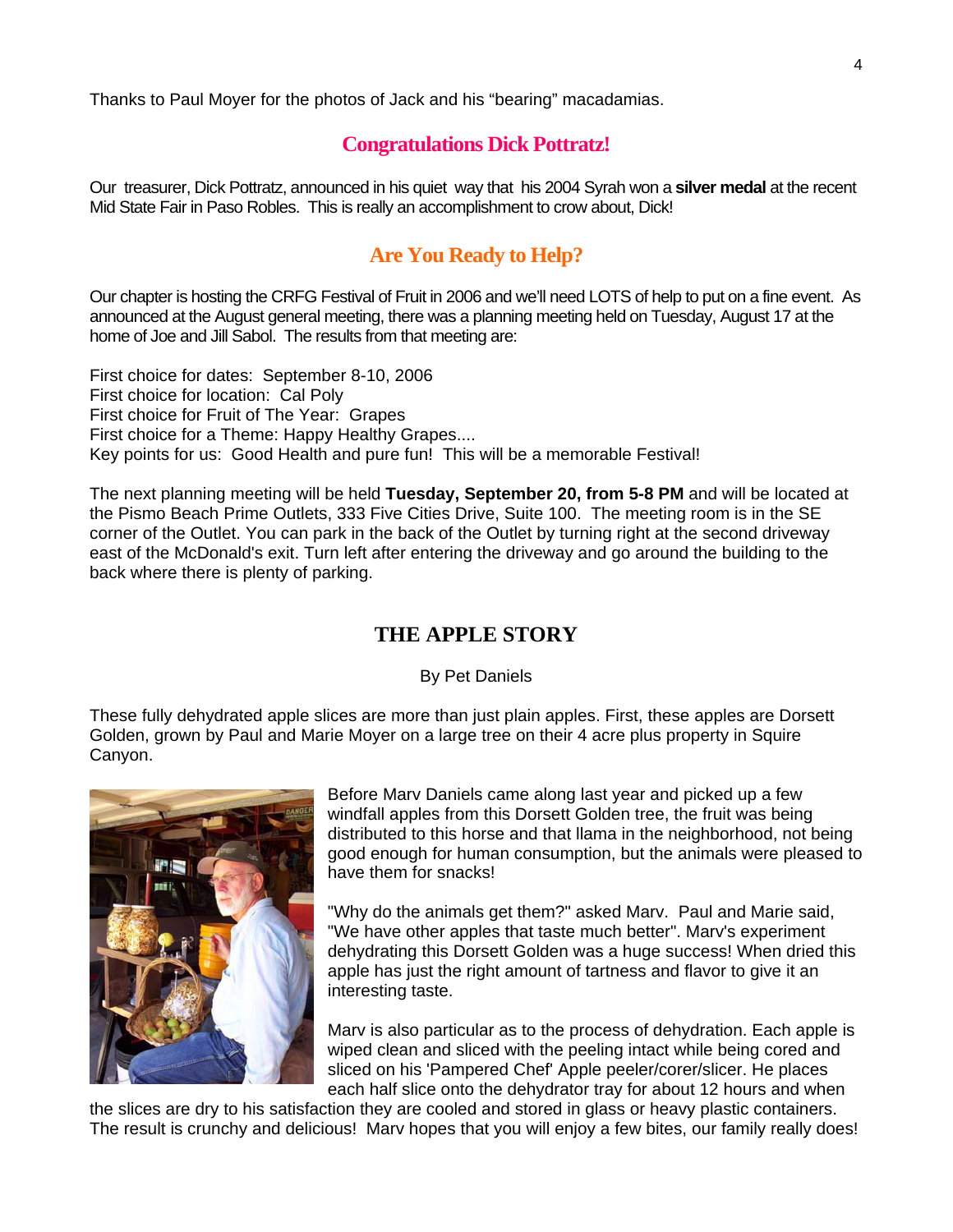#### **Tree Planting**

The ASI Children's Center Cal Poly State University California Rare Fruit Growers – Central Coast Chapter June 14, 2005

Quote for the day: "The best time to plant a fruit tree is…20 years ago! The second best time to plant a fruit tree is…today!"

Fruit trees planted:

 Lemon – Donated by the Crops Department and Dan Ray Orange – Donated by the Crops Department and Dan Ray Plum – A yellow plum, grafted and donated by Art DeKleine Apricot (Moorpark) - Grafted and donated by Art DeKleine Red Pear (Starkcrimson) grafted and donated by Joe Sabol

CRFG Members and Friends helping with the planting and reading: Lark Carter, Bob Tullock, Art Henzgen, Jim Ritterbush, Steve Knudsen, Pet Daniels, Marv Daniels, Sandy Ahearn, Larry Hollis, Steve Johnson, Paul Moyer, Marie Moyer, Dan Ray, Kristin Poochigian, Phil Yoshida, Dick Pottratz, Bryan French, Evelyn Ruher, Tonya Iverson, Al Jacobs, Joe Sabol--And the entire Children's Center Staff. A grand total of more than 30 individuals helping! (Photo by Paul Moyer)



#### Another Children's Story

After returning home from his tree planting duties at the Children's Center, Bob Tulloch greeted his daughter, son-in-law, and family who had just arrived for a visit from their home near Harrisonburg, VA. Later that evening, they were strolling through the orchard when Bob stopped, picked a small, but ripe nectarine from a tree, and handed it to his three-year-old grand daughter. He watched as she took a bite, and then looked up at him in amazement. She said, "I didn't know these lived in trees!" "Yes," replied Bob, "and lots of other really good things to eat spend their lives in trees, too!"

# Community Orchard Update

Our Community Orchard, located on the Cal Poly Campus, had some very nice Pluots, peaches, nectarines, plums and even a few apricots this year, among other fruits!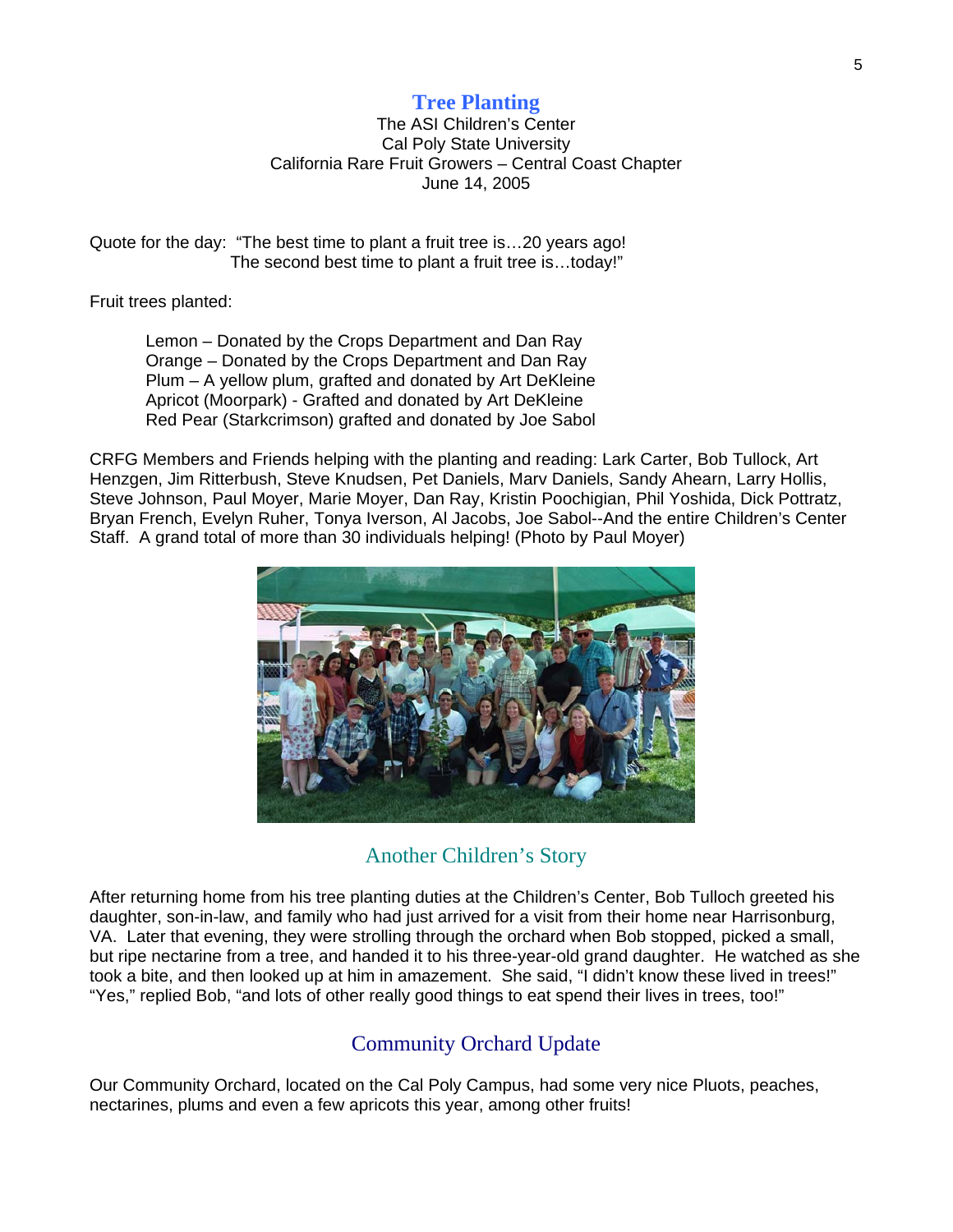There is still mulch to be spread and summer pruning to be done. The suckers have been pruned off but weeds do pop up and possibly some suckers have grown in the past couple of weeks. Pet and Marv Daniels, our orchard overseers, thank all of you who took advantage of this wonderful opportunity to taste a fruit from each tree in exchange for some needed work in the orchard. There is still time to go out there while the late fruits are ripe! And remember, there are no parking fees on the weekend.

#### Starbuck I Turns 30!

Joe Sabol went to Paul Rhys' giant pumpkin farm and came away with a lot of enthusiasm and a few seeds; seeds which he planted following Paul's instructions. On July 10, he reported: "Our favorite pumpkin (Starbuck I) is 30 **days** old today, we are 30 days from its pollination date. Circumference today (stem to flower) 72 inches (six feet) Book formula estimated current weight 116 lbs today. Prediction: We will learn a lot this year."

The photo is of Joe, grandson Daniel, and Starbuck I which was taken about a week earlier than Joe's report. Does anyone else have a "giant" pumpkin in progress? Share your story, too!

#### **Announcements**

**Welcome to Our Chapter:** Dieter & Barbara Klaubert, Mary Andrews, Madeline Walker, Dorothy Hull, Kristin Poochigian, Philip Yoshida, Gary Epstein, and Nguyen Long.

Web Site: Check our site at: [www.crfg-central.org](http://www.crfg-central.org/) to see what our web-master, Art DeKleine and his assistants, John and Choung Crowe and Pet and Marv Daniels are doing to keep us all informed.

**Join the Parent Organization:** Many of our chapter members are also members of the Parent association and, for those of you who aren't, perhaps you **should** consider joining. With parent organization membership you receive a wonderful color magazine, *The Fruit Gardener*, filled with great articles on fruit growing, news, many chapter activities and contacts. Dues are **\$30 annually** or **3 years for \$87**. Membership applications are available from **Joe Sabol**. Call him at **544-1056** if you can't find him at a meeting.

### Calendar of Meetings – 2005

Meetings are held the **second Saturday** of the month and begin at **1:30 PM** unless otherwise indicated. Bring a friend, car pool, and, for most meetings, **bring a chair** for all in your party. Pet Daniels suggests we all bring our own bottled water to drink, too. What fun it is to be a member of CRFG!

**September 8, 9, 10—CRFG Festival of Fruit—Santa Cruz area:** This is the annual meeting of all chapters, a State Convention of CRFG! There will be no local meeting for the Central Coast in September. Let's all plan to attend the Festival in Santa Cruz! Saturday is the big day! Watch the CRFG website for news and details: **<http://www.crfg.org/> Need a place to park your motor home**